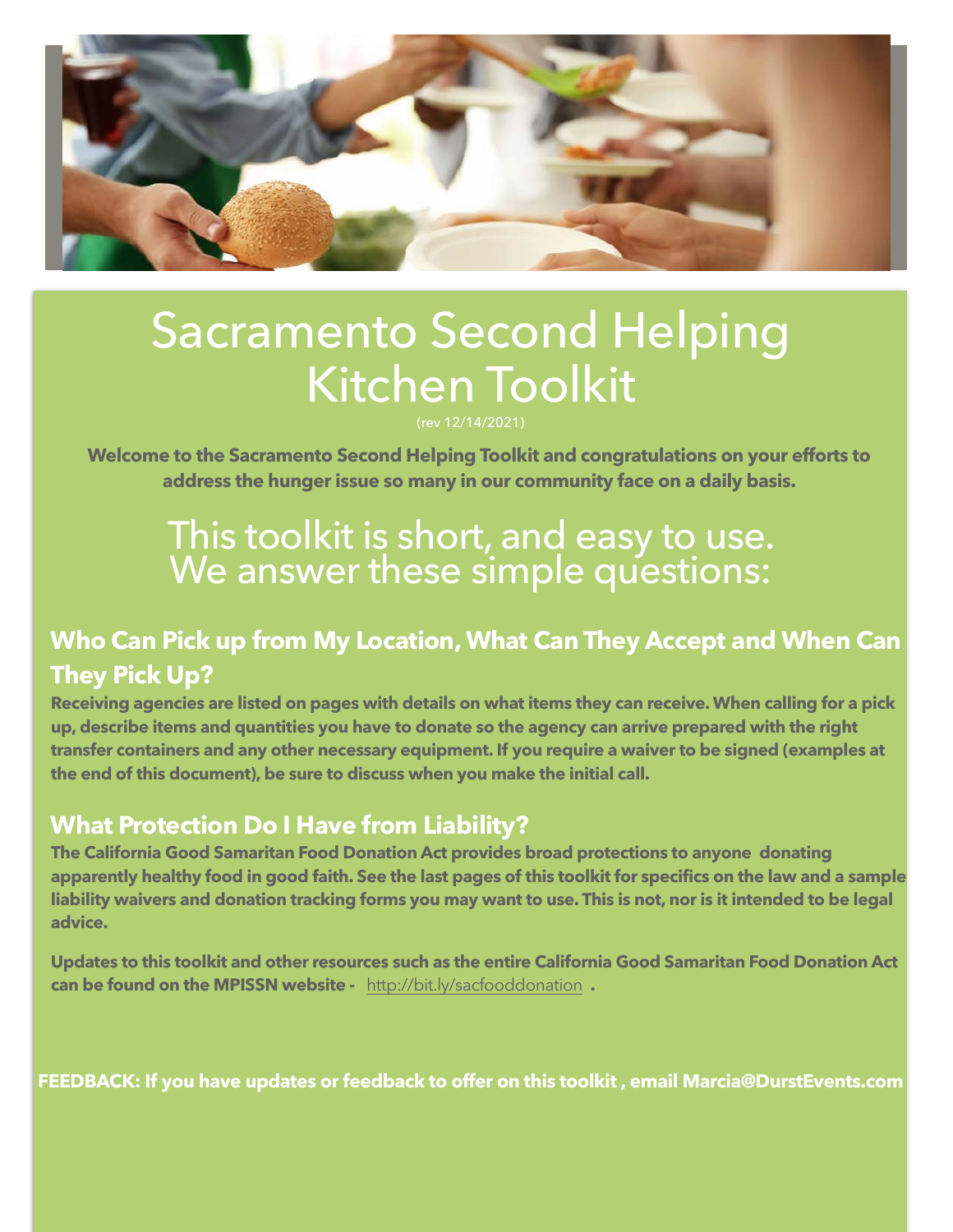## **Sacramento Second Helping Food Rescue**



# Pre-Screened Non-Profits

**The Sacramento Food Bank and Family Services has assisted with this list of Sacramento area nonprofits who are prepared to come to your location with containers for transferring food.** 

### **GOOD SHEPHERD CATHOLIC CHURCH - WORKS OF MERCY**

**916-768-6866 (leave message)** *Good Shepherd's Works of Mercy Homeless Outreach can serve as a central point of contact for large quantity donations by facilitating collection from multiple agencies including Volunteers of America, Jackie Cares and more.* **Available to pick up donations: 7 Days A week Can Pick up From: Sacramento and Davis Meal Service: Daily through network of agencies Items They Take: Snacks, sliced fruits and vegetables in quantities of 100-1000. Meals in quantities of 50-500 Freezer Space: Yes**

#### **SALVATION ARMY (Alhambra)**

**707-718-6947 (leave message)** *Salvation Army's partnership with both private and public philanthropy brings comfort to those need in the form of local shelters, youth and family services, addiction programs and more.* **Available to pick up donations: Monday - Friday 7:30 am- 4:00 pm Can Pick up From: Sacramento Area Meal Service: Meals on Sundays, Daily Snacks and Small Meals. Items They Take: Snacks, sliced fruits and vegetables in quantities of 100-300. Meals in quantities of 50-75 Freezer Space: Yes**

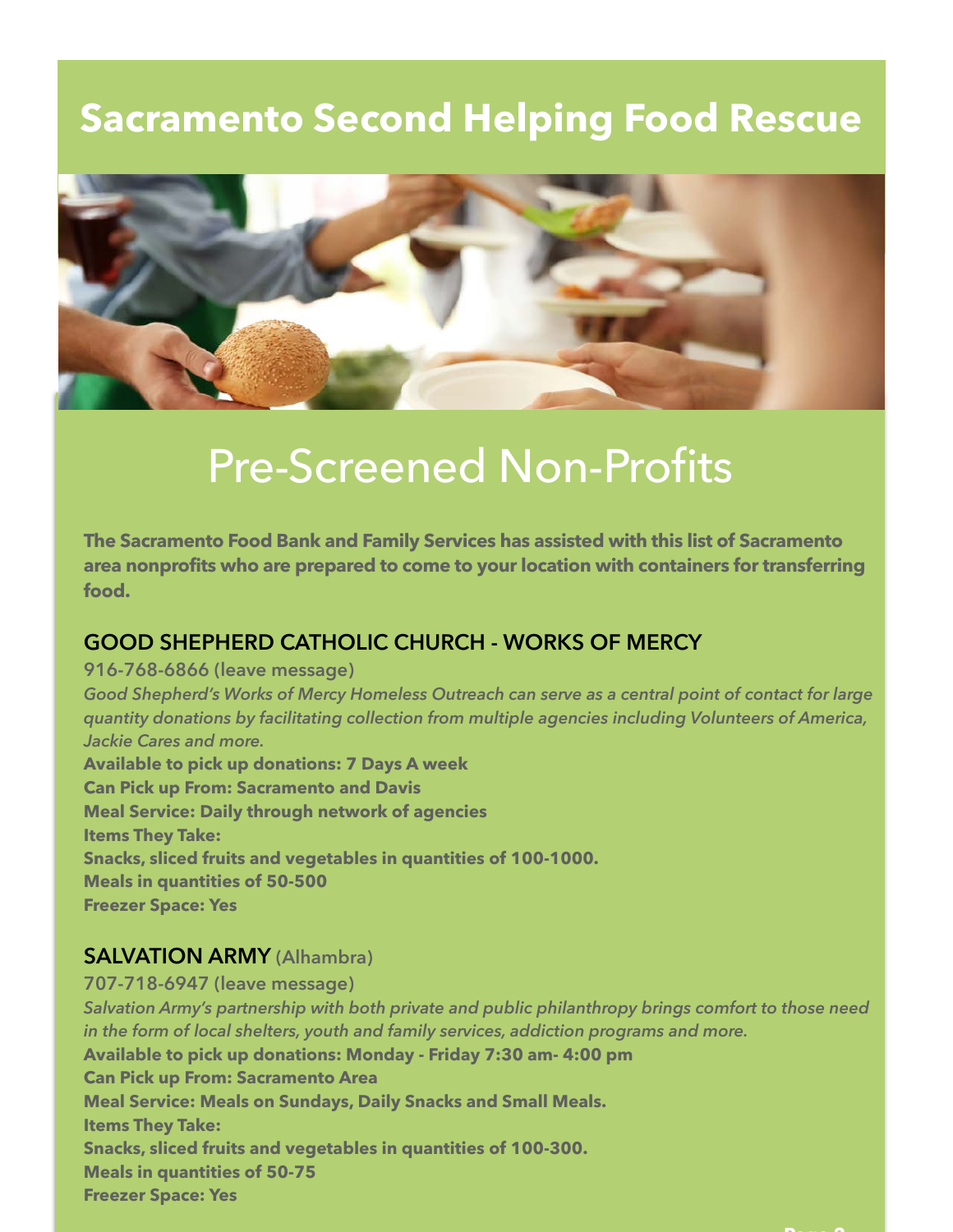## **California Good Samaritan Food Donation Act**  (Eggman Act) Assembly Bill No. 1219

**(November 9, 2017)**

### **For the entire bill, go to:**

**http://leginfo.legislature.ca.gov/faces/billNavClient.xhtml?bill\_id=201720180AB1219**

*Except for injury resulting from gross negligence or intentional misconduct in the preparation or handling of donated*  food, no person, gleaner, or food facility that donates food that is fit for human consumption at the time it was donated *to a nonprofit charitable organization or food bank shall be liable for any damage or injury resulting from the consumption of the donated food. Food facilities may donate food directly to end recipients for consumption. The immunity from civil liability provided by this subdivision applies regardless of compliance with any laws, regulations, or ordinances regulating the packaging or labeling of food, and regardless of compliance with any laws, regulations, or ordinances regulating the storage or handling of the food by the donee after the donation of the food. The donation of nonperishable food that is fit for human consumption but that has exceeded the labeled shelf life date recommended by the manufacturer is protected under the California Good Samaritan Food Donation Act. The donation of perishable food that is fit for human consumption but that has exceeded the labeled shelf life date recommended by the manufacturer is protected under the California Good Samaritan Food Donation Act if the person that distributes the food to the end recipient makes a good faith evaluation that the food to be donated is wholesome. (b) A nonprofit charitable organization or a food bank that, in good faith, receives and distributes food without charge that is fit for human consumption at the time it was distributed is not liable for an injury or death due to the food unless the injury or death is a direct result of the gross negligence or intentional misconduct of the organization. (c) Nothing in this chapter shall be construed to limit the ability of a person, gleaner, or food facility to donate food. (d) For the purposes of this section:* 

*(1) "Food bank" has the same meaning as defined in Section 113783 of the Health and Safety Code.* 

*(2) "Food facility" has the same meaning as defined in Section 113789 of the Health and Safety Code.* 

*(3) "Gleaner" means a person who harvests for free distribution to the needy, or for donation to a nonprofit organization for ultimate distribution to the needy, an agricultural crop that has been donated by the owner. (4) "Nonprofit charitable organization" has the same meaning as defined in Section 113841 of the Health and Safety Code.* 

*(5) "Person" means an individual, school, local educational agency as defined in Section 421 of the Education Code, corporation, partnership, limited liability company, organization, association, or governmental entity, including a retail grocer, wholesaler, hotel, motel, manufacturer, restaurant, caterer, farmer, and nonprofit food distributor or hospital. In the case of a corporation, partnership, organization, association, or governmental entity, the term includes an officer, director, partner, manager or managing member, deacon, trustee, council member, or other elected or appointed individual responsible for the governance of the entity.* 

*A person, gleaner, or food facility that donates food shall not be subject to civil or criminal liability or penalty for violation of any laws, regulations, or ordinances regulating the labeling or packaging of the donated product or, with respect to any other laws, regulations, or ordinances, for a violation occurring after the time of the donation. The donation of nonperishable food that is fit for human consumption but that has exceeded the labeled shelf life date recommended by the manufacturer is protected under the California Good Samaritan Food Donation Act. The donation of perishable food that is fit for human consumption but that has exceeded the labeled shelf life date recommended by the manufacturer is protected under the California Good Samaritan Food Donation Act if the person that distributes the food to the end recipient makes a good faith evaluation that the food to be donated is wholesome.*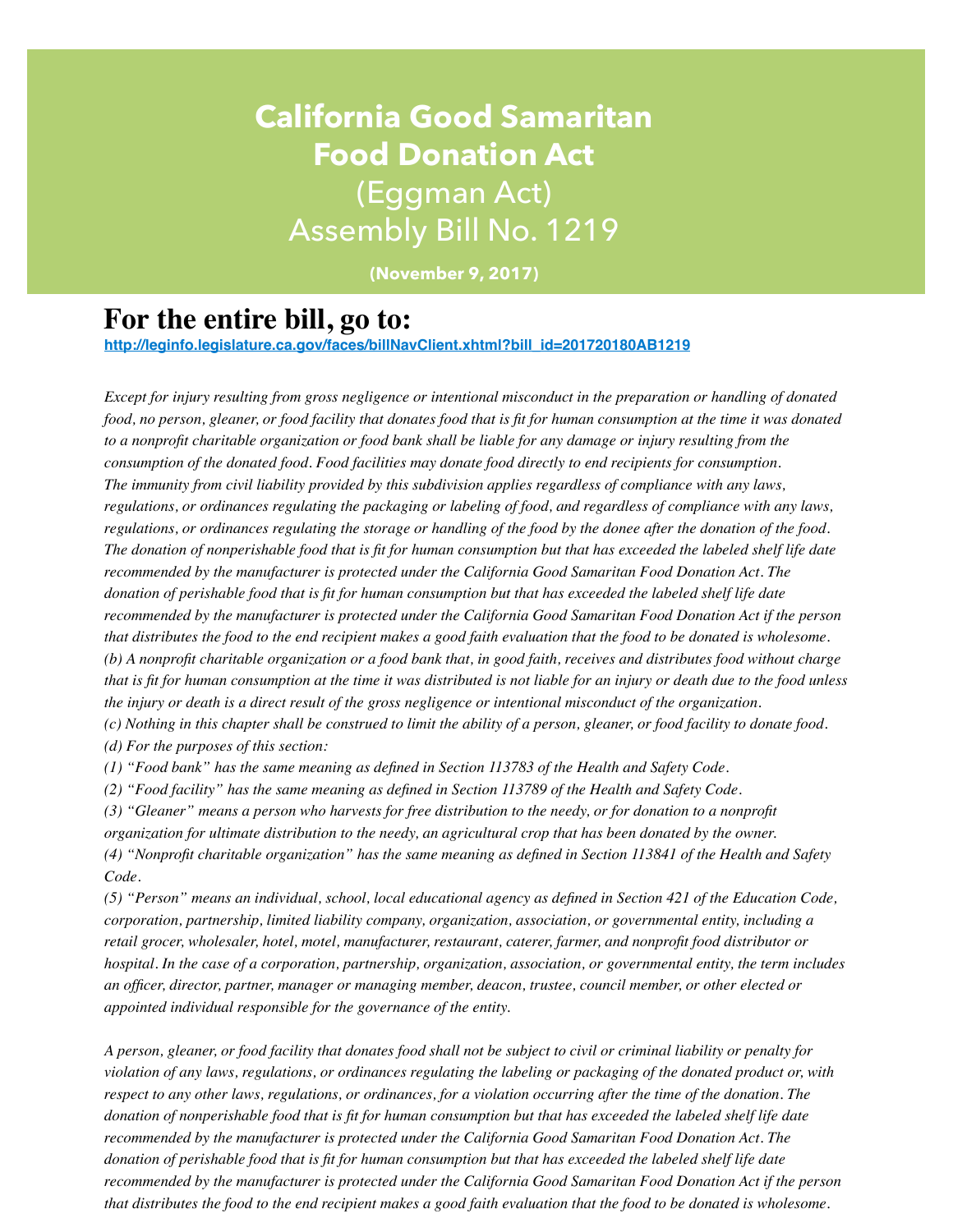# SAMPLE WAIVER FORMS

[NAME OF CHARITY ORGANIZATION] and its members, employees, volunteers or other representatives shall inspect and confirm that all donated food products received from [NAME OF HOTEL] are in good order. [NAME OF OWNER, HOTEL, OPERATING ENTITY], and all of their affiliates and related entities and employees and officers make no representations, warranties or guaranties whatsoever with respect to the quality or hygiene of the donated food products. Once the donated food products are received by [NAME OF CHARITY ORGANISATION] and its members, employees, volunteers or other representatives, NAME OF OWNER, HOTEL, OPERATING ENTITY], shall not be responsible for any adverse reactions, side effects, injury, bodily harm or death that results from consumption of the donated food products or any other liability arising thereof. [NAME OF CHARITY ORGANISATION] hereby releases and indemnifies and holds NAME OF OWNER, HOTEL, OPERATING ENTITY], harmless from and against all claims whatsoever [NAME OF CHARITY ORGANISATION] may have against NAME OF OWNER, HOTEL, OPERATING ENTITY],, and all damage, loss, cost, expense or liability which that NAME OF OWNER, HOTEL, OPERATING ENTITY], may suffer or incur to another or others, arising out of or in connection with the donated food products. Without limiting the foregoing, [NAME OF CHARITY ORGANISATION], and its members, employees, volunteers or other representatives hereby irrevocably covenant and agree to refrain from, directly or indirectly, asserting any claim or demand, or commencing or instituting, or causing to be commenced or instituted, any action, lawsuit or other proceeding of any kind, against NAME OF OWNER, HOTEL, OPERATING ENTITY],, based upon any claim or matter released hereby.

Signed on behalf of [NAME OF CHARITY ORGANISATION] by its authorized representative with company stamp (if applicable):

| Name: |  |
|-------|--|
|       |  |

| Designation: |  |
|--------------|--|
|              |  |

| Date: |  |
|-------|--|
|       |  |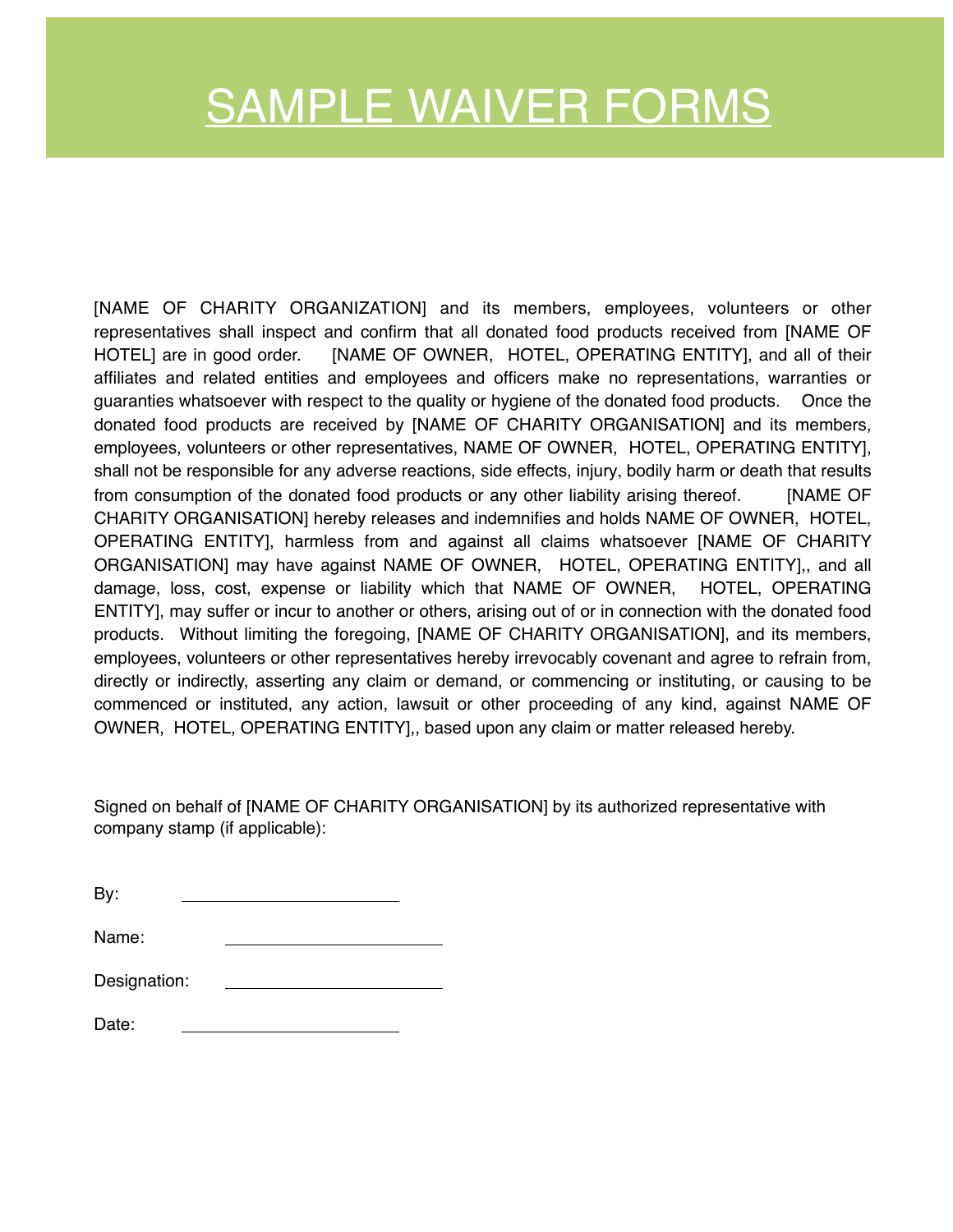### Safe Food & Hygiene Standards **Charity Food Safety Information Sheet**

Hotel may, if the local laws permit, donate foods from functions that is left over and has not been consumed or displayed to charity organizations. It is critical that the charity organizations are also committed to ensuring that the foods donated to their organization are not only accepted safely, but transported, stored and served to achieve a safe & wholesome food. As the hotel has implemented a food safety system based on the international principles of HACCP, then part of this program is to ensure that charity organization are aware of food safety requirements. This is also the hotel's moral obligation.

To support the process, this document has been developed for the charity organizations. This document is to be signed and dated with a copy kept by the hotel together with a copy being maintained by the charity organizations.

The following basic food safety management rules must apply:

1. Everyone involved in handling donated food should maintain the highest standard of personal hygiene and

cleanliness.

- 2. Utensils should be used. Do not touch any food directly.
- 3. Ensure that your clothing and footwear are clean.
- 4. Wash your hands regularly, e.g. after preparing raw foods, handling waste, after a break, before you start work, after coughing, sneezing, touching your hair, after eating & drinking and after going to the toilet.
- 5. Cover all cuts, open wounds or burns with colored waterproof band aids. Fingernails are to be kept clean and short.
- 6. Do not smoke whilst picking up, transporting or distributing foods.
- 7. Practice first in/first out (FIFO) principles of stock rotation.
- 8. Ready to eat foods should not be permitted to remain in the Danger Zone (between 40°F to 140°F or 8°C to 63°C) for any longer than 2 hours for hot foods, 4 hours for cold foods. If potentially hazardous foods remain in the Danger Zone for a total time-period of any longer, then they must be considered as unfit and discarded. Food items that have been exposed openly in public areas (i.e. buffets in restaurant/meeting rooms) need to be discarded.
- 9. Store foods to be donated in clean, covered food-grade containers. Suitable labelling should include product name and date of production.
- Keep raw materials and finished products separate to avoid cross contamination, e.g. the storage of 10.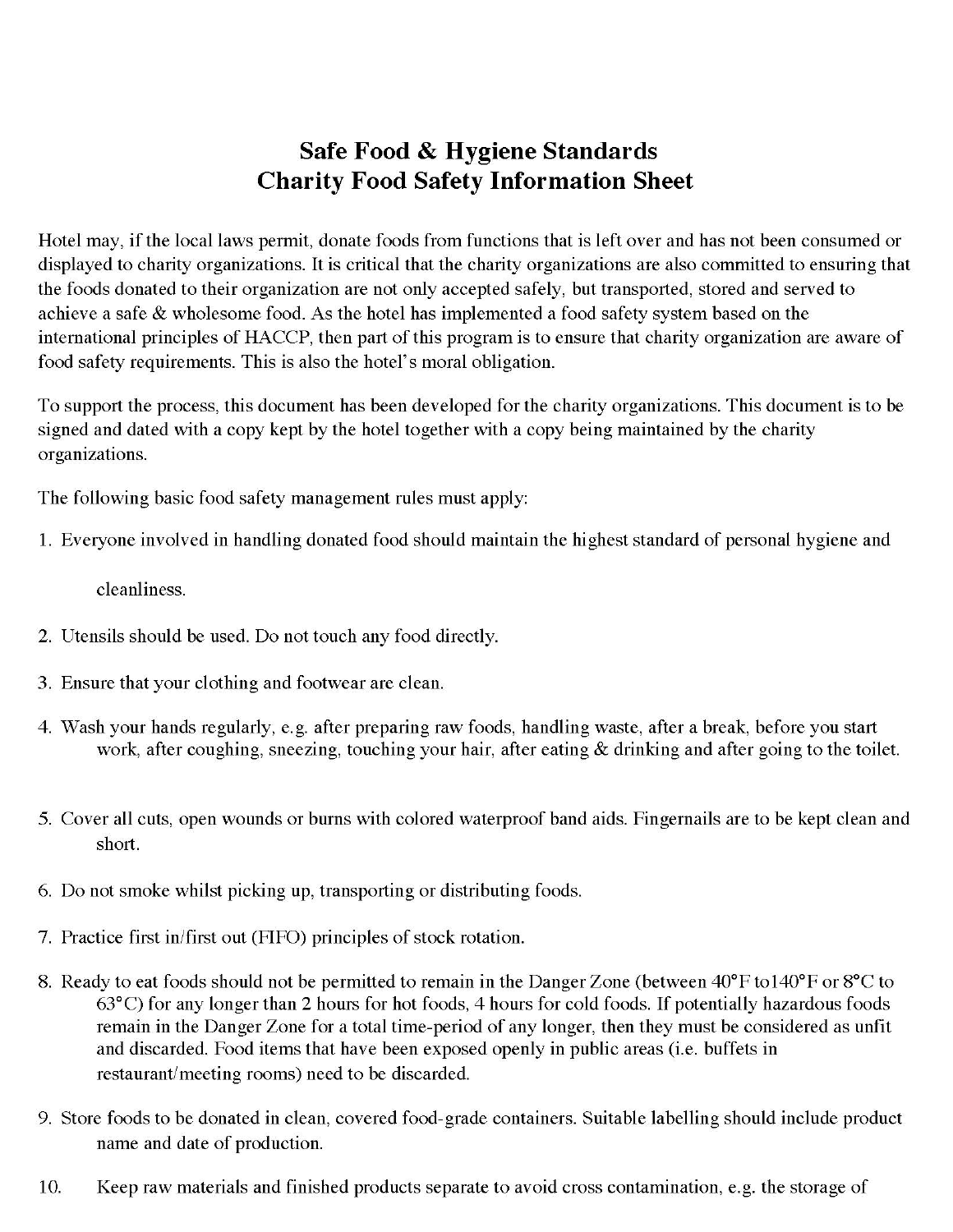ready to eat foods must be kept above raw foods.

- 11. Use a sterilizing wipe to clean the probe thermometer before each use.
- 12. Take care when handling, storing, packing and transporting food.
- Ensure that the food is collected by, or delivered to a charity in the shortest possible time. 13.
- Where and/or when possible, a chilled vehicle should be used to transport foods. 14.
- Ensure that all vehicles used for the transportation of the foods should be clean and in good condition. 15.
- 16. Do not store any waste or any other non-food materials including clothing or chemicals in the transportation vehicle.
- It is not guaranteed that foods are allergen-free. Therefore, it is not recommended for persons with 17. allergens to consume any prepared food donations.

**Charity Organization Representative:** 

By signing this document, I, as a representative of the charity organization receiving the donated foods, agree that all reasonable food safety precautions will be undertaken by the charity organization to comply with the safe food and hygiene standard requirements as per the Charity Food Safety Information Sheet.

| <b>Charity Organization Name:</b>                        |  |
|----------------------------------------------------------|--|
| <b>Charity Organization Representative</b><br>Signature: |  |